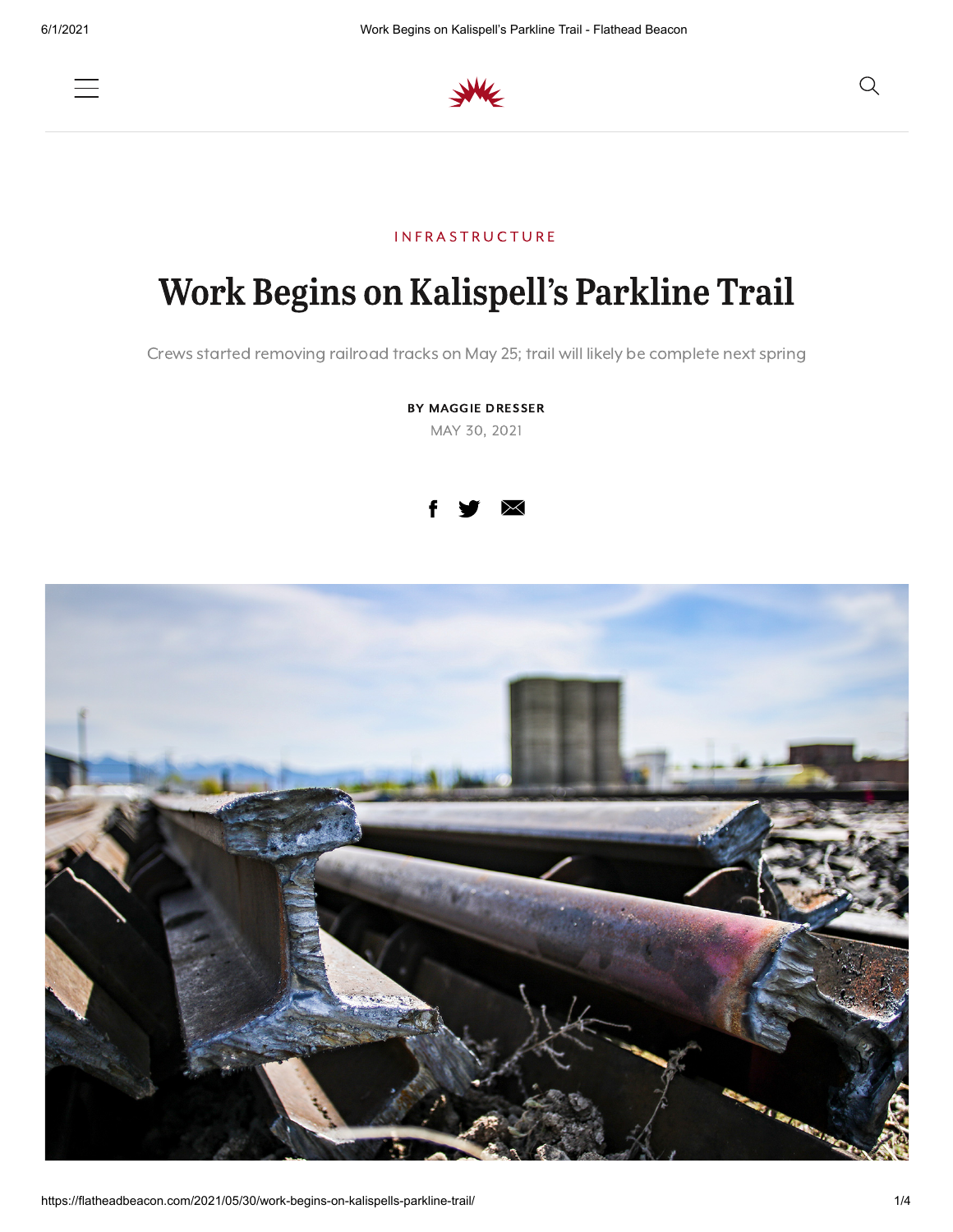Sliced-up sections of railway tracks are stacked in a pile in Kalispell as crews remove the railroad to make way for the Kalispell Parkline Trail on May 27, 2021. Hunter D'Antuono | Flathead Beacon

fter nearly a decade since Kalispell city officials started makin<br>transform the former Great Northern Railway line into a linea<br>trail, connecting Meridian Street and Woodland Park, crews to<br>step toward its construction and fter nearly a decade since Kalispell city officials started making plans to transform the former Great Northern Railway line into a linear, multiuse trail, connecting Meridian Street and Woodland Park, crews took a major

The \$8.1 million project will likely be finished in spring 2022, with Sandry Construction, who was awarded the bid, and subcontractors doing the bulk of the work this summer.

"Likely all the hard infrastructure of the trail itself and the street crossings will be in by Nov. 1," Kalispell Development Services Director Jarod Nygren said.

This summer, community members will likely see crews working on road crossings at First, Third, Fourth and Fifth avenues, Main Street and Meridian Road, along with bridge repair at the end of July and running through the end of October. Each crossing is expected to take about 10 days.

"Most street crossings and highways will be done at night," Nygren said. "There's a lot of construction going on in the city right now … There will certainly be some delays, but we hope everyone is patient."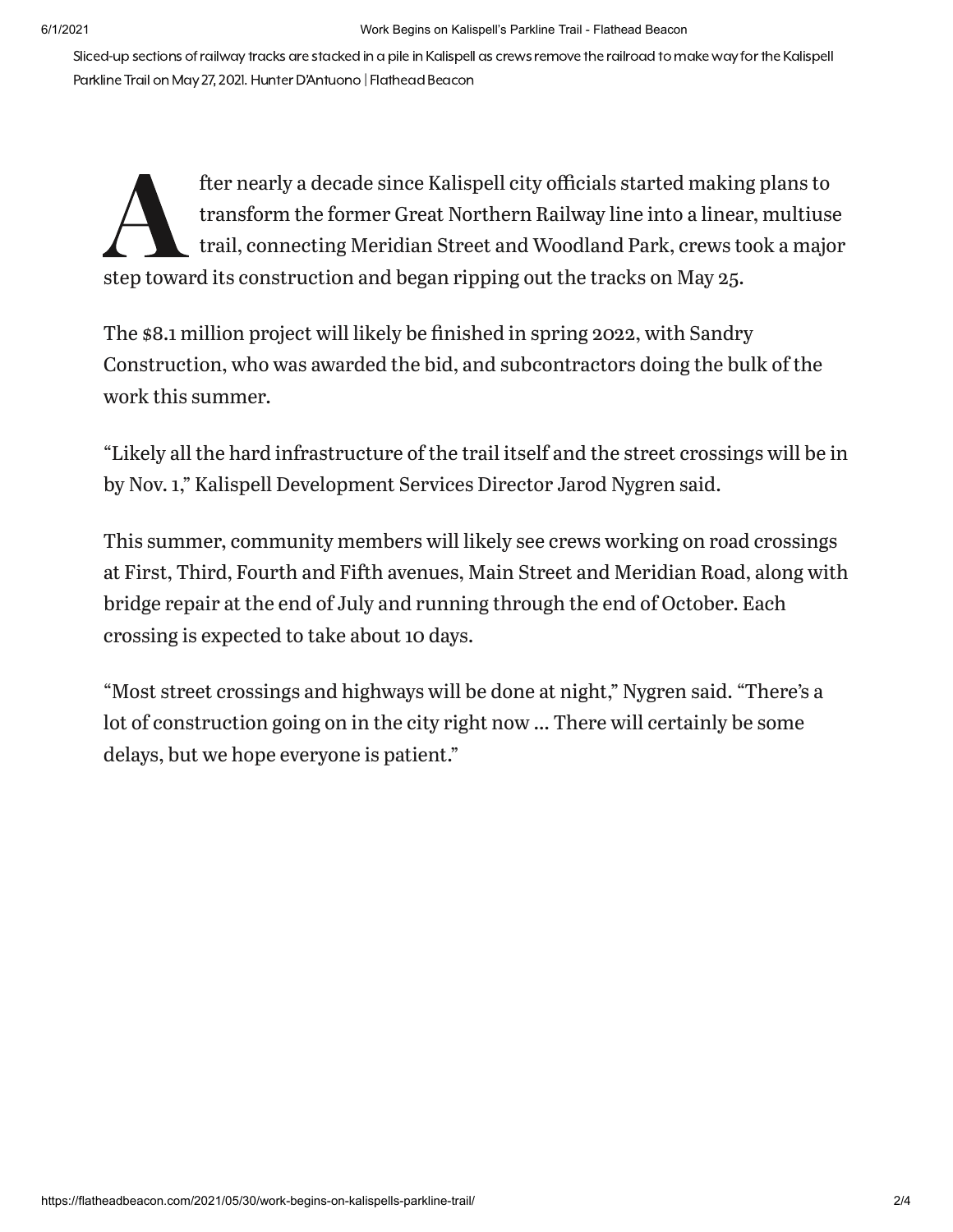

Rendering of the Parkline Trail. Courtesy image

Landscaping, irrigation and electrical work will likely continue into next spring following a break over the winter.

The Parkline Trail is part of the Kalispell Core and Rail Redevelopment project, which began several years ago to encourage redevelopment of abandoned or underutilized properties and promote commerce downtown.

The trail will provide safe walkability in Kalispell's core area, and buyers continue to purchase [properties](https://flatheadbeacon.com/2021/05/26/on-the-rise-3/) along the trail. Glacier Rail Park is also part of the project, which accommodates rail-served manufacturers and was recently filled.

For construction closure updates, visit [www.kalispell.com](https://www.kalispell.com/).

## Stay Connected with the Daily Roundup.

Sign up for our newsletter and get the best of the Beacon delivered every day to your inbox.

Stay